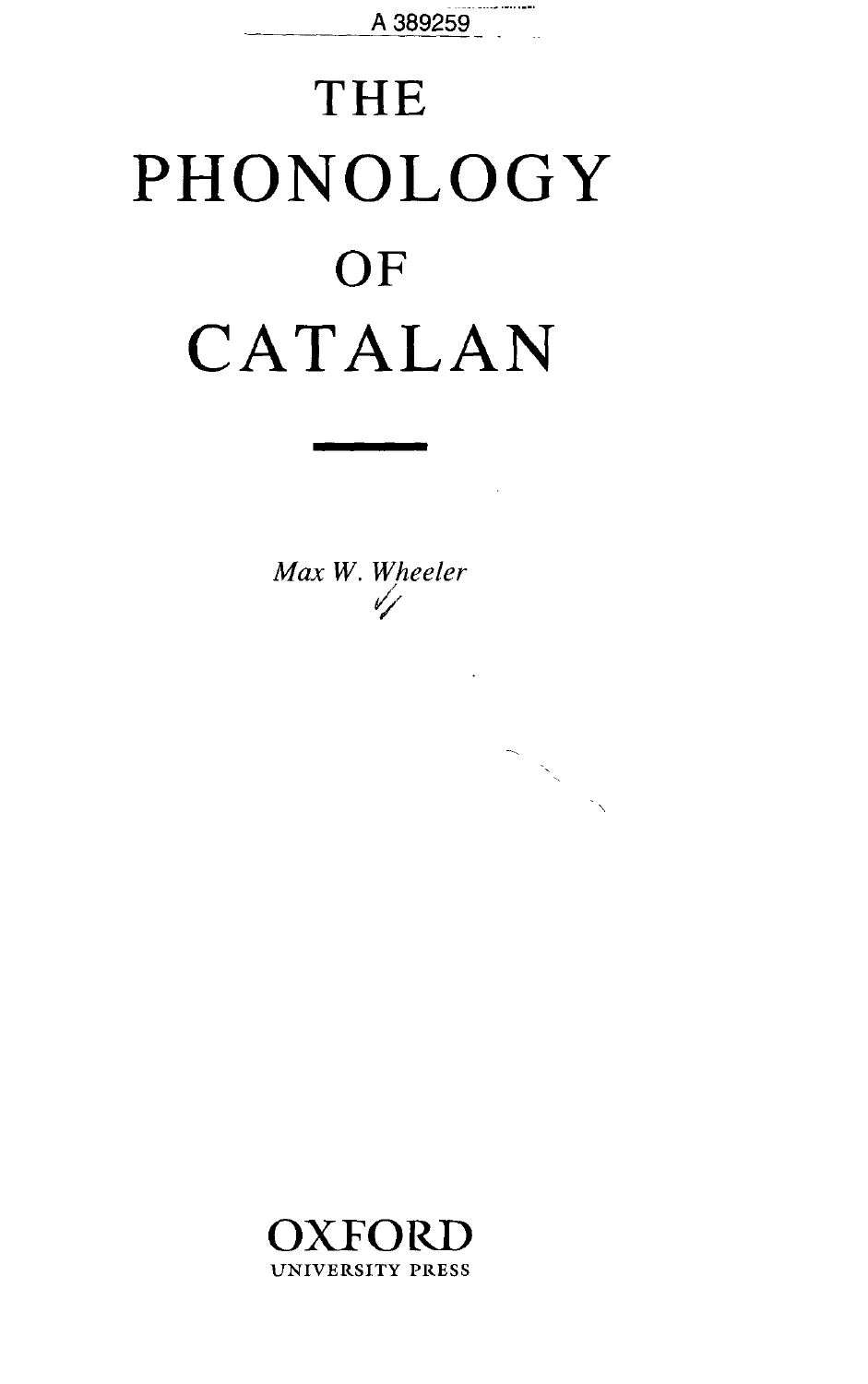## **CONTENTS**

| етас |
|------|
|------|

 $\mathcal{L}^{\mathcal{L}}$ 

| 1 INTRODUCTION                                          | $\mathbf{1}$ |
|---------------------------------------------------------|--------------|
| 1.1 The Catalan language: its varieties and standard(s) | $\mathbf{1}$ |
| 1.2 Theoretical assumptions and framework               | 3            |
| 1.3 Outline of contents                                 | 5            |
| 1.4 Guidance notes                                      | 6            |
| 1.4.1 Orthography                                       | 6            |
| 1.4.2 Transcriptions and glosses                        | 8            |
| 1.4.3 Abbreviations in glosses                          | 8            |
| 1.4.4 A note on Catalan surnames                        | 8            |
| 2 PHONOLOGICAL PRIMITIVES AND SEGMENT                   |              |
| <b>INVENTORIES</b>                                      | 10           |
| 2.1 Consonant inventory and contrasts                   | 10           |
| 2.1.1 Plosives                                          | 10           |
| 2.1.2 Affricates                                        | 11           |
| 2.1.3 Fricatives                                        | 13           |
| 2.1.3.1 Labiodental fricative                           | 13           |
| 2.1.3.2 Alveolo-palatal fricatives                      | 13           |
| 2.1.3.3 Relation between alveolo-palatal fricatives     |              |
| and affricates                                          | 15           |
| 2.1.3.4 Interpretations of $[]$                         | 22           |
| 2.1.3.5 Dorso-palatal fricative [j]                     | 22           |
| 2.1.3.6 Varieties without voiced strident phonemes      | 23           |
| 2.1.4 Nasals                                            | 24           |
| 2.1.5 Glides (semivowels)                               | 24           |
| 2.1.6 Rhotics                                           | 24           |
| 2.1.6.1 Distribution of rhotic types                    | 24           |
| 2.1.6.2 Interpretations of rhotic distribution          | 26           |
| 2.1.7 Laterals                                          | 34           |
| 2.1.7.1 Alveolar lateral                                | 34           |
| 2.1.7.2 Alveolo-palatal lateral                         | 34           |
| 2.1.8 Place in coronals                                 | 36           |
| 2.1.9 Contrasting geminate consonants                   | 36           |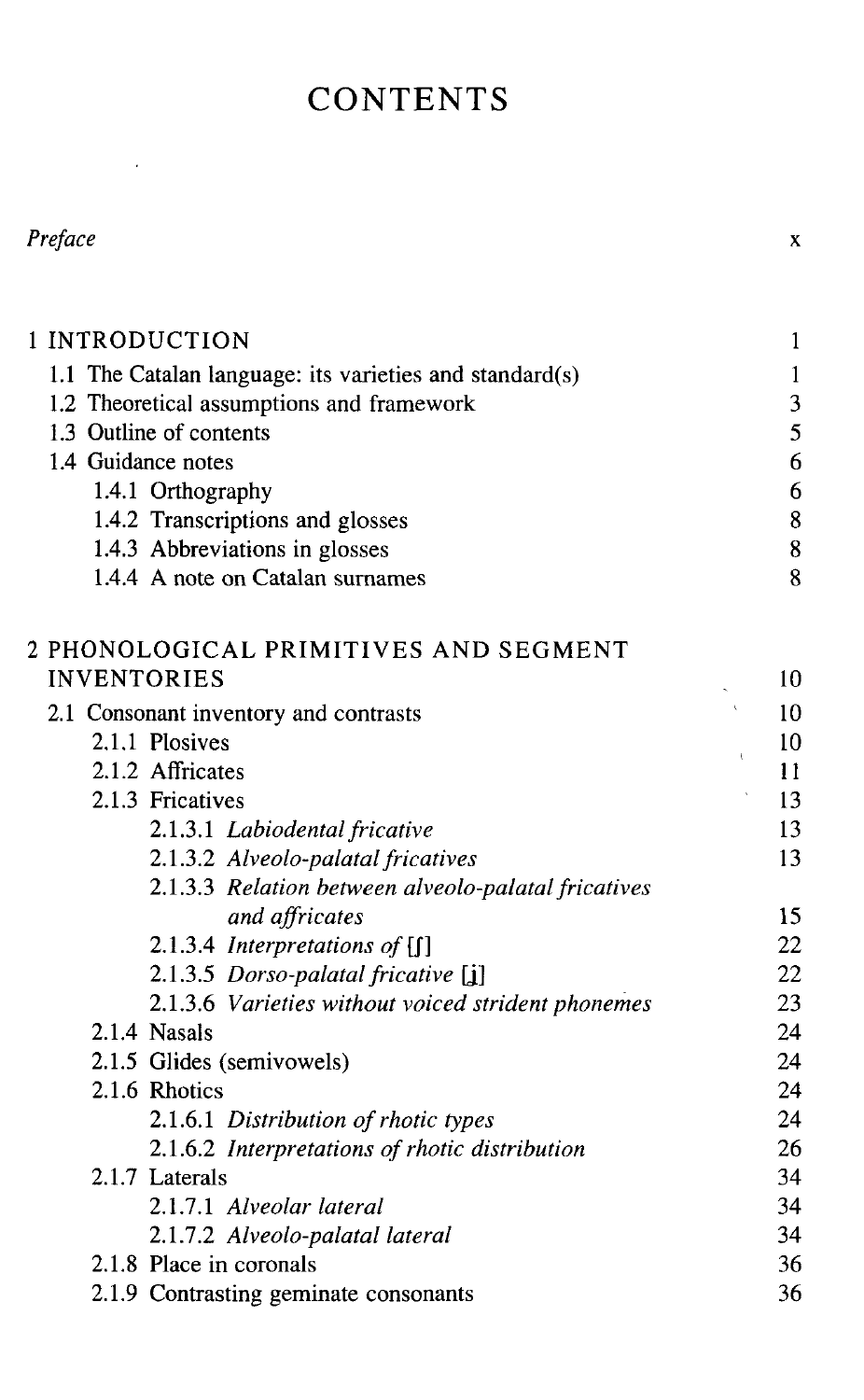|  | 2.2 Vowel inventory                                                              | 37       |
|--|----------------------------------------------------------------------------------|----------|
|  | 2.2.1 Stressed vowel contrasts                                                   | 37       |
|  | 2.2.1.1 Gaps in the distribution of mid front vowels                             |          |
|  | in central Catalan                                                               | 38       |
|  | 2.2.1.2 Mascaró's law                                                            | 41       |
|  | 2.2.1.3 Instability in the lexical incidence of                                  |          |
|  | half-close and half-open mid vowels                                              | 45       |
|  | 2.3 Vowel reduction                                                              | 52       |
|  | 2.3.1 Introduction                                                               | 52       |
|  | 2.3.2<br>Vowel reduction in western Catalan                                      | 52       |
|  | 2.3.3 Vowel reduction in Majorcan                                                | 53       |
|  | 2.3.4 Vowel reduction in eastern Catalan, except Majorcan                        | 54       |
|  | 2.3.5 The interpretation of Catalan vowel reduction                              | 55       |
|  | 2.3.6 Excluding $[\epsilon, \sigma]$ from unstressed syllables                   | 56       |
|  | 2.3.7 Basic vowel reduction in eastern Catalan                                   | 57       |
|  | 2.3.8 Basic vowel reduction in Majorcan                                          | 60       |
|  | 2.3.9 Exceptions to eastern Catalan vowel reduction,                             |          |
|  | $1:$ "[ə'a], "['aə], "[əə]                                                       | 61       |
|  | 2.3.10 Exceptions to eastern Catalan vowel reduction, 2:                         |          |
|  | adjacent mid vowels                                                              | 65       |
|  | 2.3.11 Exceptions to eastern Catalan vowel reduction, 3:                         |          |
|  | post-tonic [e], [o]<br>2.3.12 Further non-reduction of unstressed [e] in Majorca | 70<br>73 |
|  |                                                                                  |          |
|  |                                                                                  |          |
|  | <b>3 SYLLABLE STRUCTURE</b>                                                      | 78       |
|  | 3.1 Onsets                                                                       | 78       |
|  | 3.1.1 Onset-driven resyllabification                                             | 84       |
|  | 3.2 The syllabification of vocoids                                               | 88       |
|  | 3.2.1 Introduction                                                               | 88       |
|  | 3.2.2 Default syllabification of high vocoids within words                       | 88       |
|  | 3.2.3 High vocoids following other vocoids                                       | 90       |
|  | $3.2.3.1$ Stressed vowel + high vowel hiatus                                     | 91       |
|  | 3.2.3.2 Hiatus before 'underlying' stress                                        | 92       |
|  | 3.2.3.3 Unstressed vowel followed by unstressed high vocoid                      | 96       |
|  | 3.2.4 High vocoids preceding other vocoids                                       | 99       |
|  | 3.2.4.1 Labio-velar obstruents?                                                  | 100      |
|  | 3.2.4.2 Other post-consonantal high vocoids                                      |          |
|  | followed by non-high vocoids                                                     | 102      |
|  | 3.2.4.3 Vocoid sequences of rising sonority in relation                          |          |
|  | to word stress                                                                   | 103      |
|  | 3.2.4.4 High vocoid followed by stressed non-high                                |          |
|  | vocoid in initial syllable                                                       | 105      |
|  | 3.2.4.5 Word-initial pretonic sequences of rising sonority                       | 109      |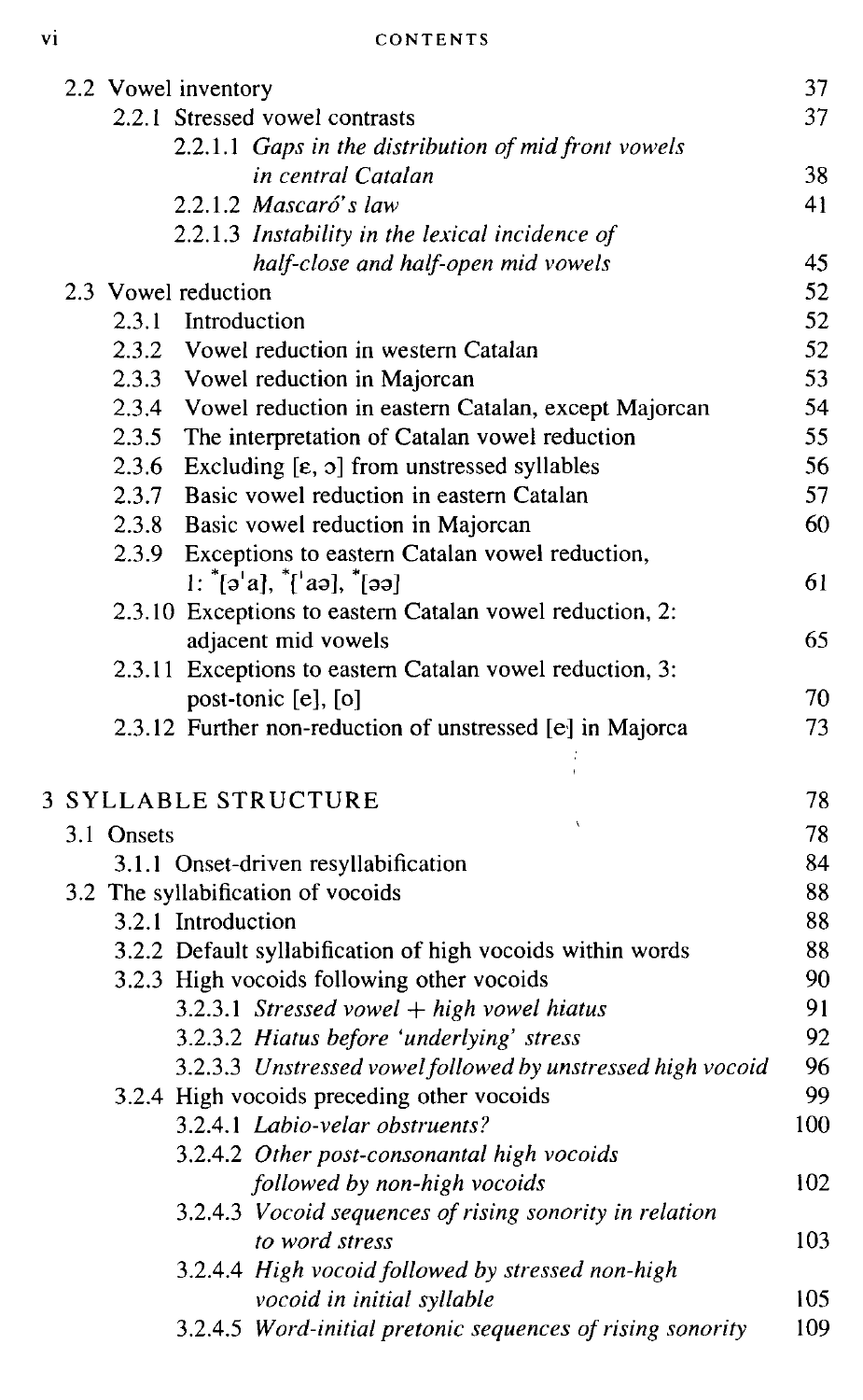| CONTENTS                                                                                                       | vii |
|----------------------------------------------------------------------------------------------------------------|-----|
| 3.2.4.6 Initial pre-pretonic sequences of rising sonority<br>3.2.4.7 Non-initial sequences of rising sonority, | 109 |
| with second element stressed                                                                                   | 110 |
| 3.2.4.8 Pretonic non-initial sequences of rising sonority                                                      | 114 |
| 3.2.5 High vocoid sequences                                                                                    | 120 |
| 3.2.5.1 Adjacent dissimilar high vocoids                                                                       | 120 |
| 3.2.5.2 Adjacent similar high vocoids                                                                          | 121 |
| 4 PHRASAL PHONOLOGY: VOWEL SANDHI                                                                              | 124 |
| 4.1 Introduction                                                                                               | 124 |
| 4.2 Stressed vowel followed by unstressed vowel                                                                | 125 |
| 4.2.1 Stressed vowel followed by an unstressed high vowel                                                      | 125 |
| 4.2.2 Stressed vowel followed by an unstressed non-high vowel                                                  | 129 |
| 4.3 Unstressed vowel followed by stressed vowel                                                                | 132 |
| 4.4 Contact between unstressed vowels                                                                          | 135 |
| 4.5 Observations on multi-vocoid sequences                                                                     | 140 |
| 4.6 Summary of evidence for constraint rankings for vowel sandhi                                               | 144 |
| 5 CODA VOICING NEUTRALIZATION                                                                                  |     |
| AND ASSIMILATION                                                                                               | 145 |
| 5.1 Distribution of voiced and voiceless obstruents                                                            | 145 |
| 5.2 'Incomplete' neutralization                                                                                | 149 |
| 5.3 Accounting for voicing neutralization and assimilation                                                     | 151 |
| 5.4 Towards an OT account of voicing neutralization in Catalan                                                 | 157 |
| 5.5 Word-final sibilants                                                                                       | 162 |
| 5.6 Appendix: Steriade's 'P-map' approach to voicing neutralization                                            | 164 |
| 6 CODA PLACE AND MANNER ASSIMILATION AND                                                                       |     |
| NEUTRALIZATION                                                                                                 | 166 |
| 6.1 Introduction                                                                                               | 166 |
| 6.2 Morpheme-internal coda-C clusters                                                                          | 168 |
| 6.2.1 Heterorganic nasal coda clusters                                                                         | 173 |
| 6.2.2 Heterorganic denti-alveolar-C clusters                                                                   | 173 |
| 6.2.3 Labial-alveolo-palatal cluster                                                                           | 174 |
| 6.2.4 Alveolo-palatal–C clusters                                                                               | 176 |
| 6.2.5 Velar-C clusters                                                                                         | 177 |
| 6.2.6 Constraints for formal style                                                                             | 177 |
| 6.3 Nasal and lateral assimilation and associated assimilations                                                |     |
| in less formal style                                                                                           | 179 |
| 6.4 Inter-word coda-C clusters                                                                                 | 180 |
| 6.4.1 Inter-word coda-C clusters in less formal styles                                                         | 183 |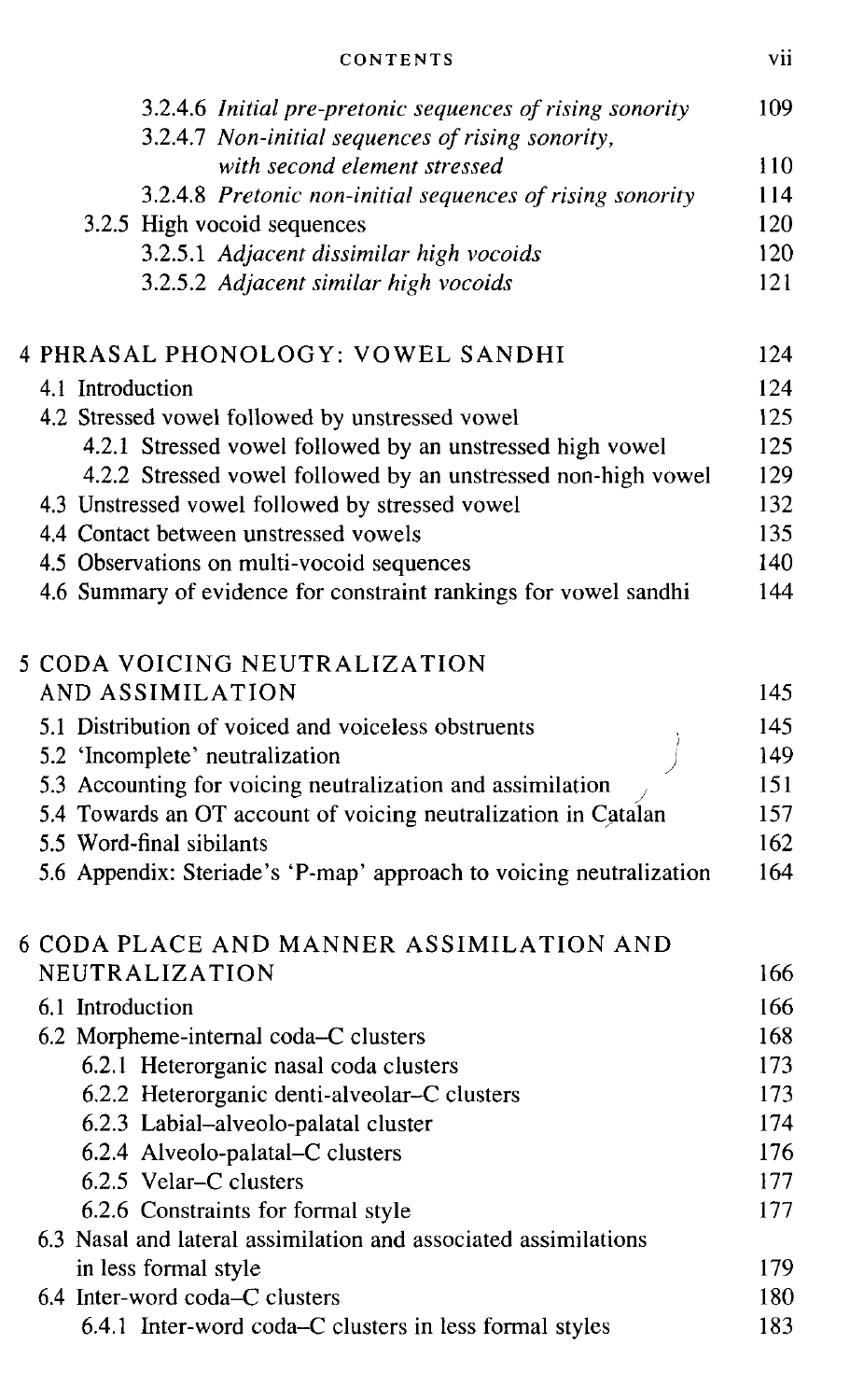| $\cdots$<br>VIII | CONTENTS |
|------------------|----------|
|                  |          |

|  | 6.4.2 Summary of style-reflecting place assimilations in           |     |
|--|--------------------------------------------------------------------|-----|
|  | inter-word consonantal contacts                                    | 185 |
|  | 6.4.3 Heterorganic major place inter-word contacts                 | 185 |
|  | 6.5 Minor place assimilation                                       | 186 |
|  | 6.5.1 Survey of cluster realizations                               | 190 |
|  | 6.5.2 Denti-alveolar contacts                                      | 192 |
|  | 6.5.3 Alveolo-palatal onsets                                       | 197 |
|  | 6.5.4 High DAC contacts                                            | 201 |
|  | 6.5.5 Conclusions and Summary                                      | 204 |
|  | 6.6 Consonantal contact in Majorcan: place and manner              | 207 |
|  | 6.6.1 Labial coda inputs                                           | 211 |
|  | 6.6.2 Alveolar coda inputs                                         | 214 |
|  | 6.6.3 Alveolo-palatal coda inputs                                  | 215 |
|  | <b>7 CLUSTER REDUCTION</b>                                         | 220 |
|  | 7.1 Introduction                                                   | 220 |
|  | 7.2 Cluster reduction in stems                                     | 221 |
|  | 7.3 Cluster reduction in stems with a consonantal suffix           | 227 |
|  | 7.4 Cluster reduction in uninflected stems followed by             |     |
|  | vowel-initial words                                                | 235 |
|  | 7.5 Cluster reduction in uninflected stems followed                |     |
|  | by consonant-initial words                                         | 237 |
|  | 7.6 Cluster reduction in inflected stems followed by               |     |
|  | vowel-initial words                                                | 240 |
|  | 7.7 Cluster reduction in inflected stems followed by               |     |
|  | consonant-initial words                                            | 244 |
|  | 7.8 Summary of constraint rankings relating to word-final clusters | 249 |
|  | 8 EPENTHESIS AND OTHER SONORITY-RELATED                            |     |
|  | PHENOMENA                                                          | 250 |
|  | 8.1 Introduction                                                   | 250 |
|  | 8.2 Non-edge epenthesis                                            | 252 |
|  | 8.3 Codas and epenthesis                                           | 257 |
|  | 8.4 Sibilants and epenthesis                                       | 263 |
|  | 8.5 Minimum sonority distance and voiced stop gemination           | 265 |
|  | 8.6 Balearic verb forms with coda clusters violating               |     |
|  | the sonority sequencing principle                                  | 269 |
|  | <b>9 STRESS, FEET, AND PHRASES</b>                                 | 276 |
|  | 9.1 Word stress: introduction                                      | 276 |
|  | 9.2 Unstressed words                                               | 277 |
|  |                                                                    |     |